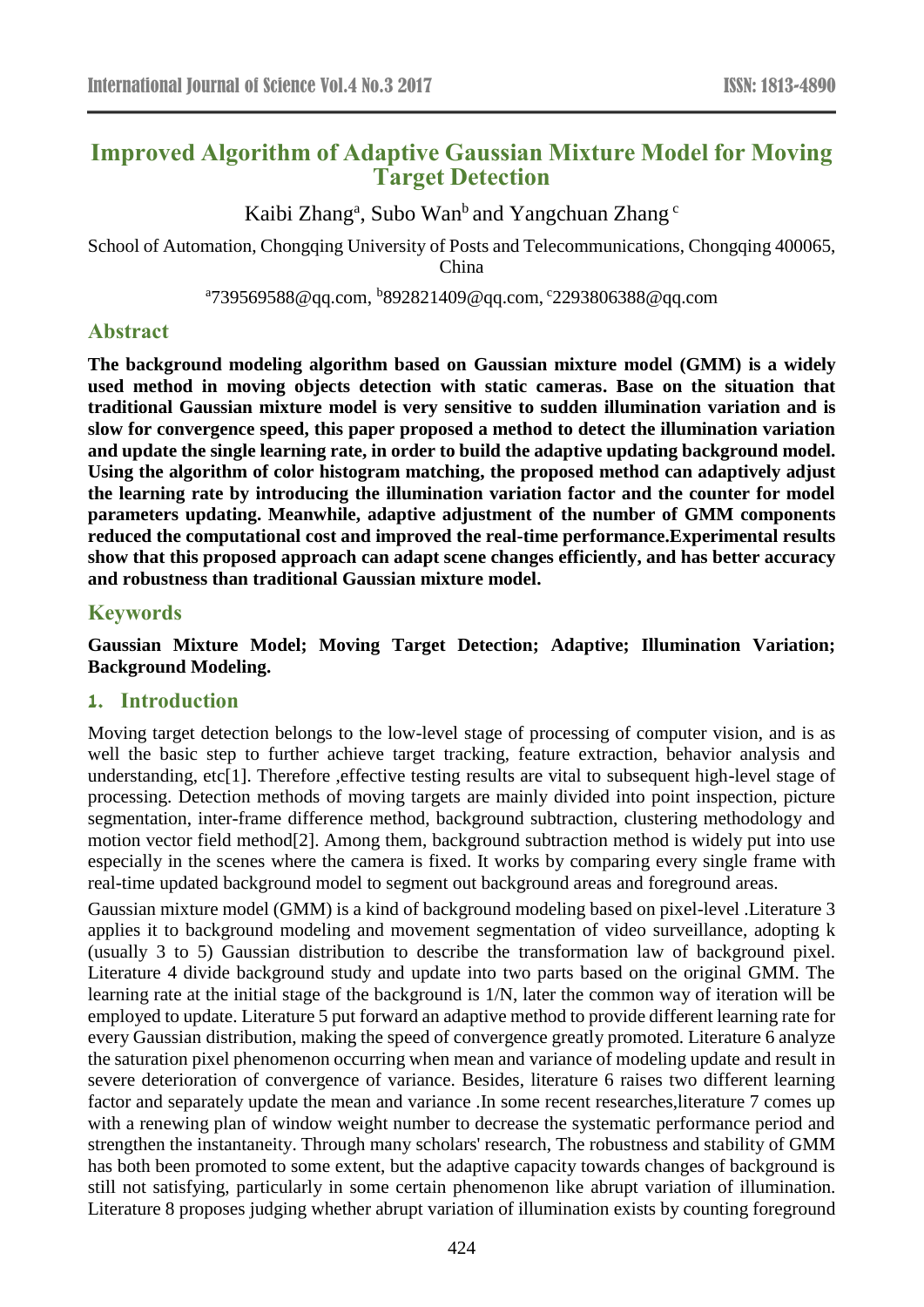pixel number and whole image pixels in total to get the scale value, and on this point the present changing image frame can not manage to get effective update in time.

This passage ,based on traditional GMM, through introducing illumination change factor, solves the problem of decline in dynamic adaptability caused by illumination change, and by updating the self-adaption of learning rate in the mean while adaptively select the number of Gaussian components to cut down the operand, the robustness and stability have been enhanced at a certain degree.

### **2. Background modeling based on GMM**

For simple scene, the application of single Gaussian model can express the color vector change of each pixel. However, for complicated scene, the application of single model distribution cannot fit the data effectively. GMM is the weighted sum of finite Gaussian functions,it can describe the multimodal state of pixel and model the complicated dynamic background.

Traditional GMM supposes that each pixel in the image is independent mutually and the change in the time domain is simulated by using K multi-dimensional Gaussian distribution,the sampling value of a pixel  $P(x,y)$  is  $\{X_1, X_2, \ldots, X_t\}$ , then the probability of current pixel value xt observed at the moment of t is:

$$
P(X_{t}) = \sum_{i=1}^{k} \omega_{i,t} N(X_{t}, u_{i,t}, \Sigma_{i,t})
$$
\n(1)

Hereinto, K is the number of modular component;  $\omega$ ,  $\mu$ ,  $\mu$ , and  $\Sigma$ , are the weight, mean and covariance matrix of Gaussian distribution i in the model at the time t. the probability density function of Gaussian distribution i is:

$$
N(X, u, \Sigma) = \frac{1}{(2\pi)^{n/2} |\Sigma|^{1/2}} \times \exp(-\frac{1}{2}(X - \mu)^T \Sigma^{-1} (X - \mu))
$$
 (2)

When K Gaussian distributions are ranked the order according to  $\omega/\sigma$ , then the top B distributions are taken as the background model:

$$
B = \arg\min_{b} (\sum_{k=1}^{b} Q_k > T)
$$
 (3)

If the difference between the current pixel value and the background model is within certain range, it can be judged as background, namely

$$
\left|X_{t} - \mu_{i,t-1}\right| \leq \beta \times \sigma_{i,t-1} \tag{4}
$$

Hereinto,  $\beta$  is 2. 5~3, if meeting Formula (4), then it shall be updated as per the following formula:

$$
\omega_{i,t+1} = (1 - \alpha)\omega_{i,t} + \alpha \times M_t \tag{5}
$$

$$
\mu_{i,t+1} = (1 - \rho)\mu_{i,t} + \rho \times X_{t+1}
$$
\n(6)

$$
\sigma_{i,t+1}^{2} = (1 - \rho)\sigma_{i,t}^{2} + \rho \times (X_{t+1} - \mu_{i,t+1}) \times (X_{t+1} - \mu_{i,t+1})^{T}
$$
(7)

Hereinto, learning rate  $\alpha$  is a constant,  $\rho = \alpha \times N(Xt+1, \mu i, \Sigma i)$ . None of the current background model can meet the distribution in Formula (4), then a smaller weight and mean as the current pixel value and lager variation distribution are initialized to replace the distribution with smallest weight in the model.

The updating speed of GMM mainly depends on learning rate  $\alpha$ . If  $\alpha$  is smaller, the initialization and updating speed of background model is slow and it takes longer time to adapt to the environmental change; otherwise, if  $\alpha$  is bigger, the initialization and updating speed of background model is rapid and it has powerful capability to adapt at the environmental change, but it may produce noise[9].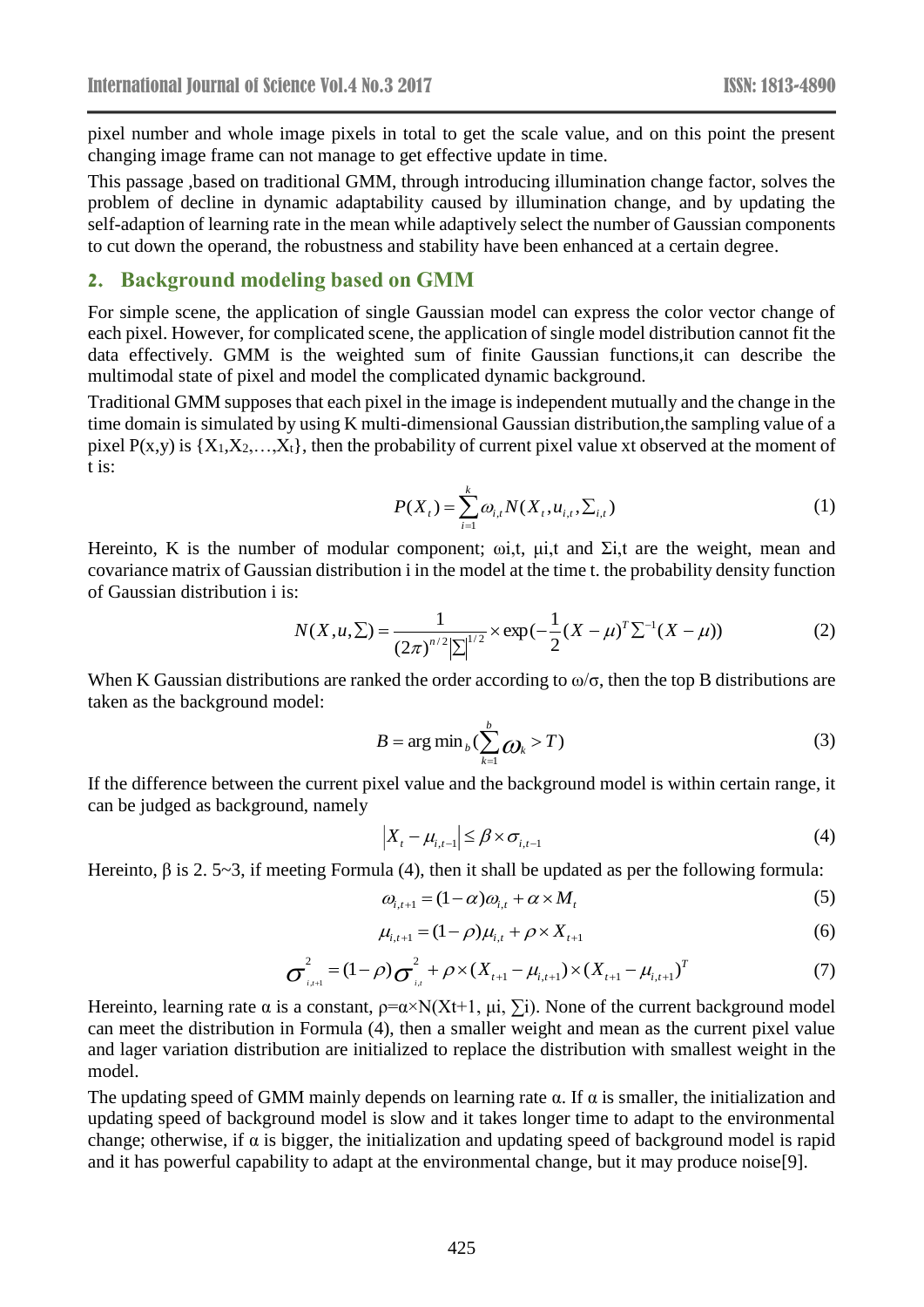## **3. The method of self-adaptive Gaussian Mixture Model**

#### **3.1 Illumination Change Detection**

GMM supposes each pixel is independent. Thus, when the outside world illumination variation causes scene change, it is probable to cause big area of false target and thus produce erroneous judgment [10]. Through observing illumination variation in the practical video application, the paper classifies illumination variation as two types, namely sudden variation and slow variation. Through analyzing such two kinds of variations, the paper introduces illumination variation factor θt so as to eliminate the impact of illumination variation on the detection of moving object.

$$
\theta_t = 1 - \frac{E_{t-1}}{E_t} \tag{8}
$$

$$
E_t = \sqrt{E_R^2 + E_G^2 + E_B^2} / \sqrt{3}
$$
 (9)

Hereinto, Et expresses the information entropy of the current frame. ER,EG and EB represents the information entropy of RGB components of the current frame. The color in the image is closely related to the object. Different luminance of pixel distribution can reflect the ambient illumination variation. Hence, the paper adopts color histogram method to extract the color feature. When the characteristic values of two tested image samples are different, but the difference is smaller than one threshold value, it indicates they have high similarity and the statistic distributions of these two images are similar. By utilizing the theory, the paper presents illumination variation detection method, namely histogram matching algorithm, to distinguish the slow variation and sudden variation of illumination. The mathematic expression is:

$$
D_{(t,t-1)} = 1 - \sum_{m=1}^{M} \min(H_t(m), H_{t-1}(m))
$$
\n(10)

Hereinto: H(t) means the histogram of the image at the time t. through normalizing Formula (10), it can be got:

$$
D(t, t-1) = 1 - \frac{\sum_{m=1}^{M} \min(H_t(m), H_{t-1}(m))}{\sum_{m=1}^{M} \min(H_t(m))}
$$
(11)

The paper distinguishes sudden variation from slow variation based on  $D(t,t-1)$  and the judgment method is:

$$
\begin{cases}\n\text{slow variation,} & \text{if } D(t, t-1) \leq (T) \\
\text{sudden variation, otherwise}\n\end{cases} (12)
$$

Hereinto, T2 is similarity matching threshold value. After distinguishing illumination variation, learning rate  $\alpha$  shall be made self-adaptive updating as per the following Formula (13).

$$
\begin{cases}\n\alpha = \alpha + \theta_t & \text{if slow variation} \\
\alpha = 2\alpha & \text{if sudden variation}\n\end{cases}
$$
\n(13)

#### **3.2 Self-adaptive Gaussian Mixture Model**

K is a fixed constant in traditional GMM and establishes K distributions for each pixel. However, in realistic background, the modal distribution number of each pixel is not equal. The stable region may be single mode and it can model with a Gaussian component; the busy region may need multiple Gaussian components to model<sup>[11]</sup>. As shown in Diagram 1, it expresses grey level statistic histogram of two pixels of one video in time domain. It can be seen the aggregation characteristic appeared by sample value may be single-peak or multiple-peak value.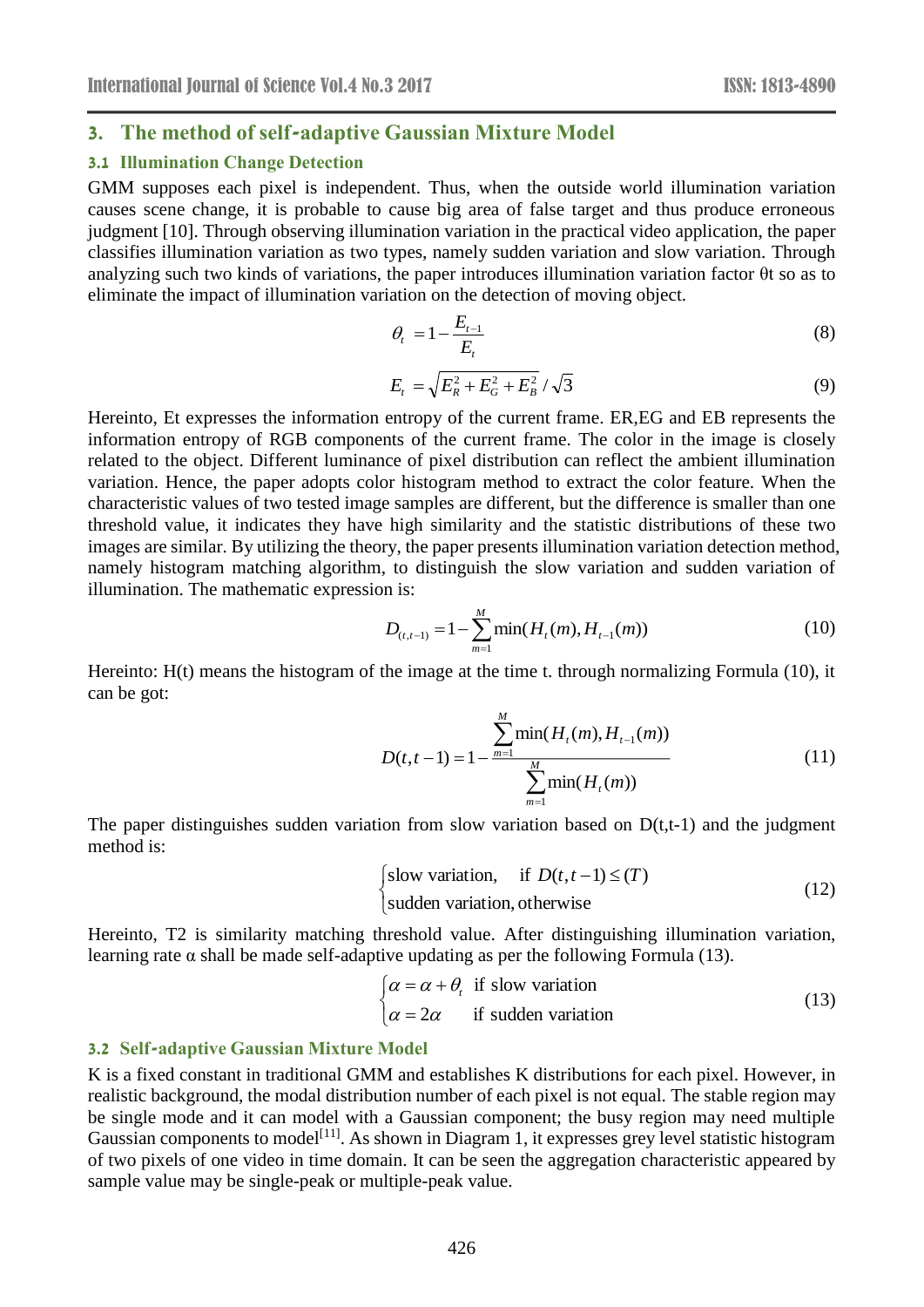

In order to reduce redundant Gaussian component so as to reduce calculated quantity, literature [12] presents an online iterative algorithm. Through importing modal Dirichlet prior probability and according to the result of maximum posterior probability or the minimum message length standard, giving up or adding the number of Gaussian components automatically at the time of parameter estimation, the algorithm makes K value adapt to multi peak of each pixel dynamically. The iterative approach of modal weight is

$$
\omega_{i,t+1} = (1 - \alpha)\omega_{i,t} + \alpha \times M_t - \alpha c_T \tag{14}
$$

Hereinto, cT is a constant, reflecting the dimension of model parameter. Self-adaptive selection of proper number of mode is the target of model design. Not only can it enhance the modal stability, but also save operation time effectively, besides, it improve the real-time performance of detection system greatly.

Based on the algorithm mentioned in literature [12], through self-adaptive adjustment of recursive learning rate, the paper presents a self-adaptive Gaussian Mixture Model. Learning rate α in the traditional Gaussian Mixture Model is a constant, but single learning rate cannot adapt to the scene change dynamically. The paper combines illumination variation factor θt to have a real-time adjustment of learning rate  $\alpha$ (Formula (13)). Meanwhile, it updates the learning rate  $\rho$  in Formula (6) and (7) automatically. For a new sample, the updating method of learning rate  $\rho$  is:

$$
\rho_{i,t} = \frac{\alpha}{\omega_{i,t}} \times \frac{1+c_i}{c_i} \tag{15}
$$

Hereinto, ci is a counter to record the updating of corresponding component parameter. When a new component is created, the initial value of ci is 1, and increased gradually by 1 when the corresponding component is updated; when a component is abandoned, the initial value of ci is set as 1. Weight is updated according to Formula (14), mean and variance should be updated according to Formula (6) and (7).

# **4. Experimental result and analysis**

In order to verify the validity of algorithm proposed in this paper, the paper conducts contrast experiment of several video sequences in different scenes. The experimental environment is 2. 5 GHz PC. Firstly, the paper conducts contrast experiment specific to the impact of illumination variation on the detection system. Secondly, the paper conducts comparison test of the running time of algorithm. The paper selects image sequence that can represent sudden variation and slow variation of illumination [10,11] to verify the self-adaption of the algorithm proposed to the illumination variation, as shown in Diagram 2. Hereinto, GroudTruth is the truth value of the corresponding moving object binary image of test frame in various video databases. In Diagram 2, sequence of image (a) is LightSwitch; sequence of image (b) is Time of day; sequence of image (c) is high-Way.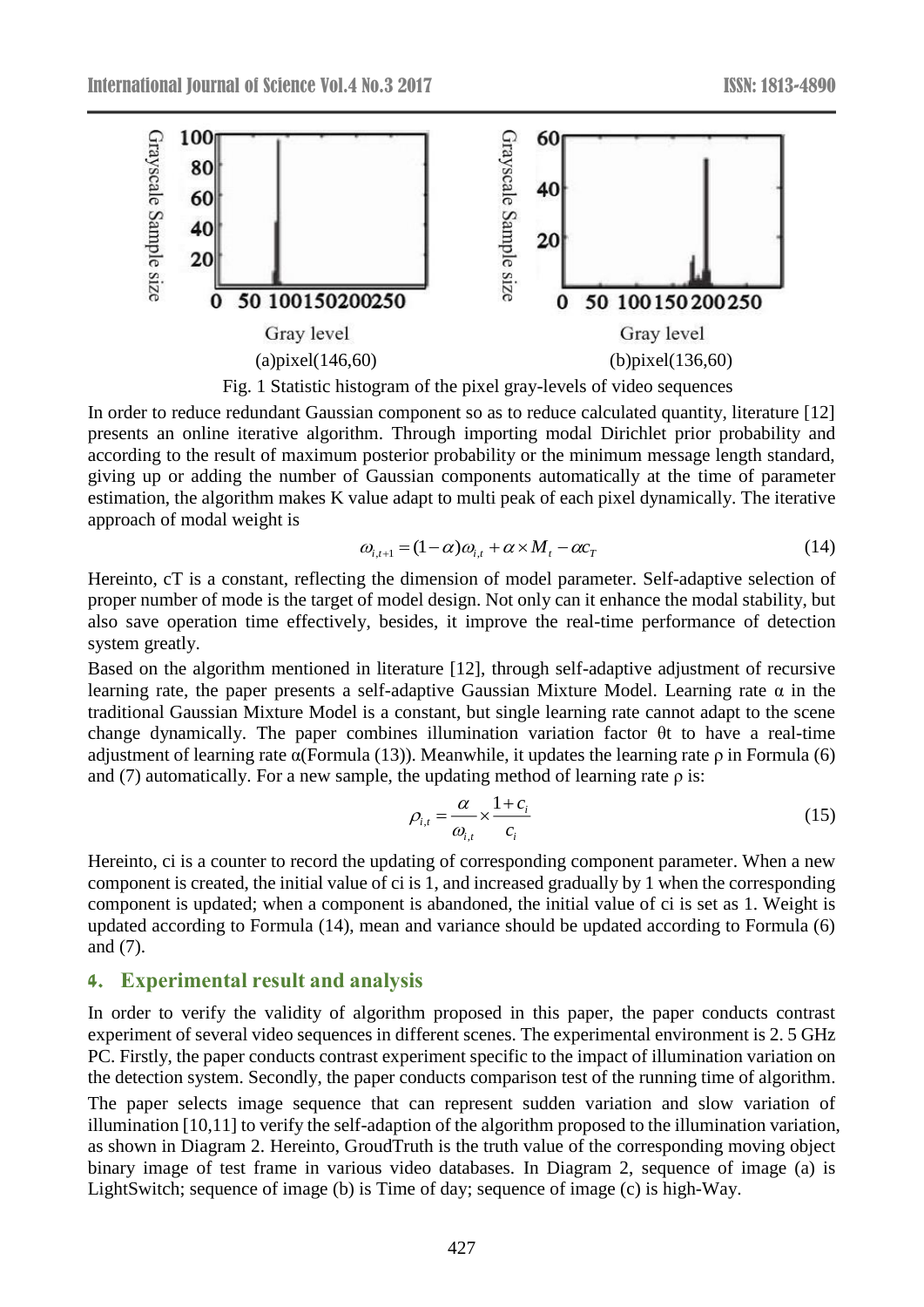



(c)Highway video files

Fig. 2 Experimental comparison of illumination variation

In LightSwitch, the tester conducts turn on/off the light experiment indoors to simulate the sudden variation of illumination; in Time of day, tester simulates the weather gradual variation process indoors; in highway, the reflection of flickering leaves, car and road toward the illumination causes sudden variation of local illumination. From Diagram 2, it can be seen that GMM has low adaptability to illumination variation and produce large-area false target. The adaptability of the method proposed in this paper and the algorithm presented in literature 12 (called Z-GMM) is enhanced to some extent. With the guidance of self-adaptive learning rate  $\alpha$ , the method proposed in this paper has a superior foreground division effect than Z\_ GMM algorithm at the time of sudden illumination change; the foreground division effect of the method proposed in this paper is similar to Z\_GMM at the time of slow illumination variation.

Z\_ GMM algorithm can select to describe the number of Gaussian component of each pixel automatically, so the processing time is similar. As shown in Diagram 1, through the image sequences of three different scenes, the paper compares the average processing time of each frame by using the method presented in the paper and GMM. Hereinto, the number of fixed Gaussian component of GMM is 4, the maximum Gaussian component of the method presented in this paper is also 4. According to Diagram 1, it can be seen that in the crowd and complicated scene, the average processing time of GMM algorithm is slightly higher than that of method presented in this paper; in the simple scene, the average processing time of the method proposed in this paper is enhanced to some extent.

| -------<br>-------  |       |                                     |        |
|---------------------|-------|-------------------------------------|--------|
| Algorithm           | anoe  | $T$ $T$ <sup>+</sup> $T$<br>Highway | Jampus |
| GMM                 | 18.86 | 18.67                               | 18.06  |
| The method in paper | 15.09 | 8.56                                | 5.38   |

Table 1.The comparison of per frame's average processing time

# **5. Conclusion**

The method presented in this paper improves GMM algorithm from two aspects: a) to mitigate the impact of illumination variation on detection system, the paper, through color histogram matching